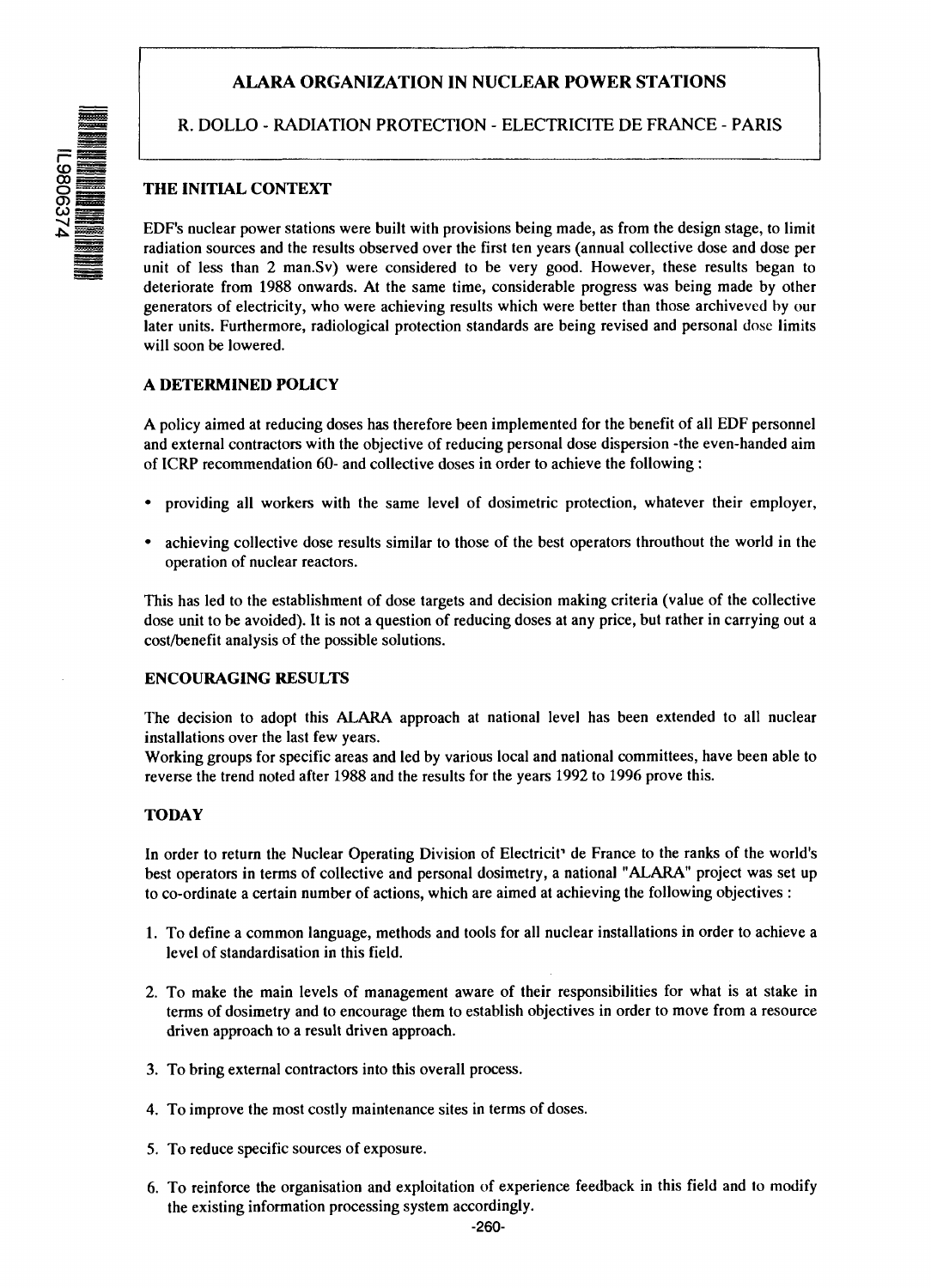# **1) Defining a common language, methods and tools**

The implementation of a policy of optimisation, in accordance with the ALARA concept, requires a priori management of exposure levels. In order words, we have to be capable of anticipating and forecasting where, when and how given tasks will be subject to exposure.

Therefore, the first objective of the ALARA Project is to define the common language, methods and tools which are required to operate the ALARA optimisation loop at nuclear installation level and involving all Operational Units.

The main areas of activity concern the following :

- defining the structure for the gathering and detailed analysis f dose data in order to be able to combine them with specific operations and levels of responsibility,
- standardising the establishment of gamme environment mapping in order to transpose the r<sup>1</sup> rence doses and to render the results objective, thus facilitating comparison and analysis,
- to establish a dosimetric r<sup>1</sup> rence for the main maintenance or retrofit sites, according to type of unit shutdown and according to type,
- to adopt common or compatible methods and tools.

## **2) Responsibilities**

The etablishment of objectives is an effective management tool. This is one of the key aspects of the ALARA concept. The initial actions set out above, will greatly facilitate the following, be it at national or local level:

- the commitment of warious levels of management (client and prime contractor) to their responsibility for making dosimetry forecasts. Complying with, such commitments necessarily result from the desired actions : consideration, analysis, preparation.
- the examination of results, the analysis of discrepancies and finally the implementation of the necessary corrective actions,
- the gradual introduction of performance evaluation techniques in this field.

## **3) Bringing external contractors into the overall approach**

Approximately 80 % of doses received in nuclear installations directly concern the personnel of external contractors and a strategy must be developed to bring such contrators into the EDF collective and personal dose reduction and control project.

For this, various improvements to partnership relationships are being considered and are subject to actions at both national and local level. They are intented to define : the requirements set out in agreements, the possible use of contrats in this field, the dosimetry targets specified in orders, training activities, the involvement of contractors in the experience feedback process and evaluation criteria.

In addition, European regulations are being revised to include ICRP recommendation 60 which, in addition to the annual dose limit of 50 mSv, sets of 5-year dose limit of 100 mSv (or an average of 20 mSv per year).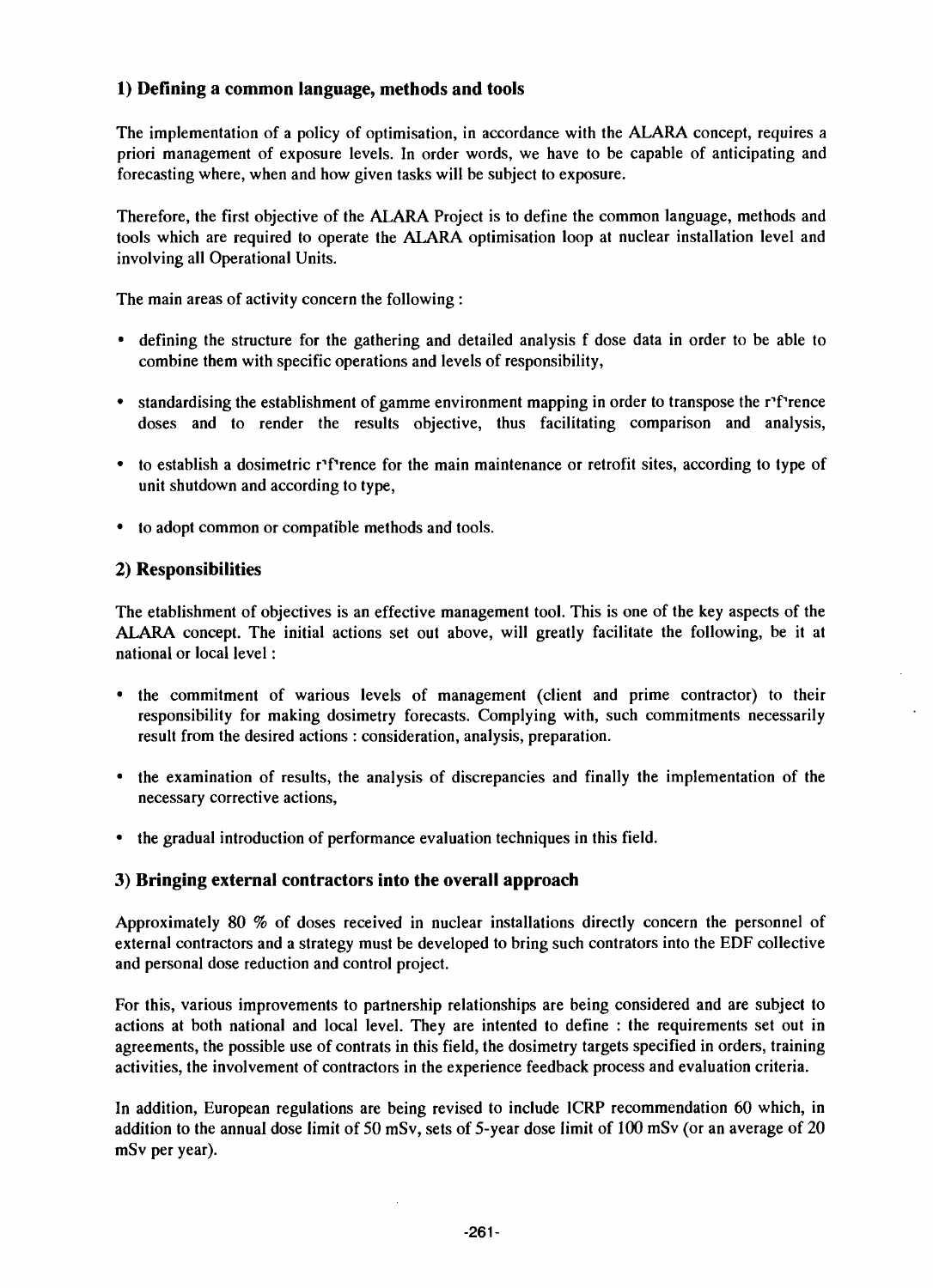Without waiting for this, and without endangering the jobs of those concerned, the contractors most concerned will consulted from between now and 1998, in order to achieve the objective of nobody receiving more than 20 mSv in any 12 months.

#### **4) Optimisation of the most costly sites in terms of doses**

At the same time as the structural actions taken and as a sine qua non, some twelve maintenance sites or fields of activity will receive special attention. They alone represent 70 % of the dose received in all nuclear installations and the optimisation of these sites should achieve a reduction of such dose of 15 to 20 *%* in the medium term.

In this case, it is a question of implementation or continuation of such optimisation, to est telish an initial dosimetry rPrence (rPrence doses, mapping, operating conditions, good practices) and to pass on the benefits to all nuclear installations.

Included among these operations, we should mention maintenance works on steam generators, operations concerned with the opening and sealing of reactor vessels, maintenance on valves and fittings, non-destructive testing, decontamination and cleaning operations as welle as operations concerned with auxiliary systems.

#### **5) Reducing specific sources**

Certain components in contact with the primary coolant tend to encourage the appearance of oxides or particles which, when they are active, are deposited evenly on the walls of pipeworks and vessels where "hot spots" may be created.

These components include stellites, materials which are used in valves and fittings for example, and they are responsible for a significant share of the doses. A specific aspect of the Project is concerned with the replacement of the worst components (3 mSv/year for all installations) and to forbid their use in future installations.

In addition, some ten nuclear units are affected, to greater or lesser extent by "hot spots". Their impact on dosimetry justifies the taking orf curative actions to clean these units, not forgetting monitoring and preventive operations in unaffected units.

## **6) Improving the organisation and exploitation of experience feedback data...**

The feedback of experience gained on work sites is essential. There can be no significant progress made without ordered communication and the exchange of information concerning good and bad practices.

Accordingly, the existing information and experience feedback syst0me will be improved through the Project by establishing compendiums and data bases and by setting up networks of opposite numbers and colleagues.

In addition, the activities of the Equipment Division during the design stages of future nuclear power stations (and the modification of power stations in service) should lead to an improvement in the choice of materials and of the environment and therefore working conditions during maintenance operations.

This requires EDF to make adequate operating feedback information available. The setting up of an efficient and durable organisation is a long term investment which should be made.